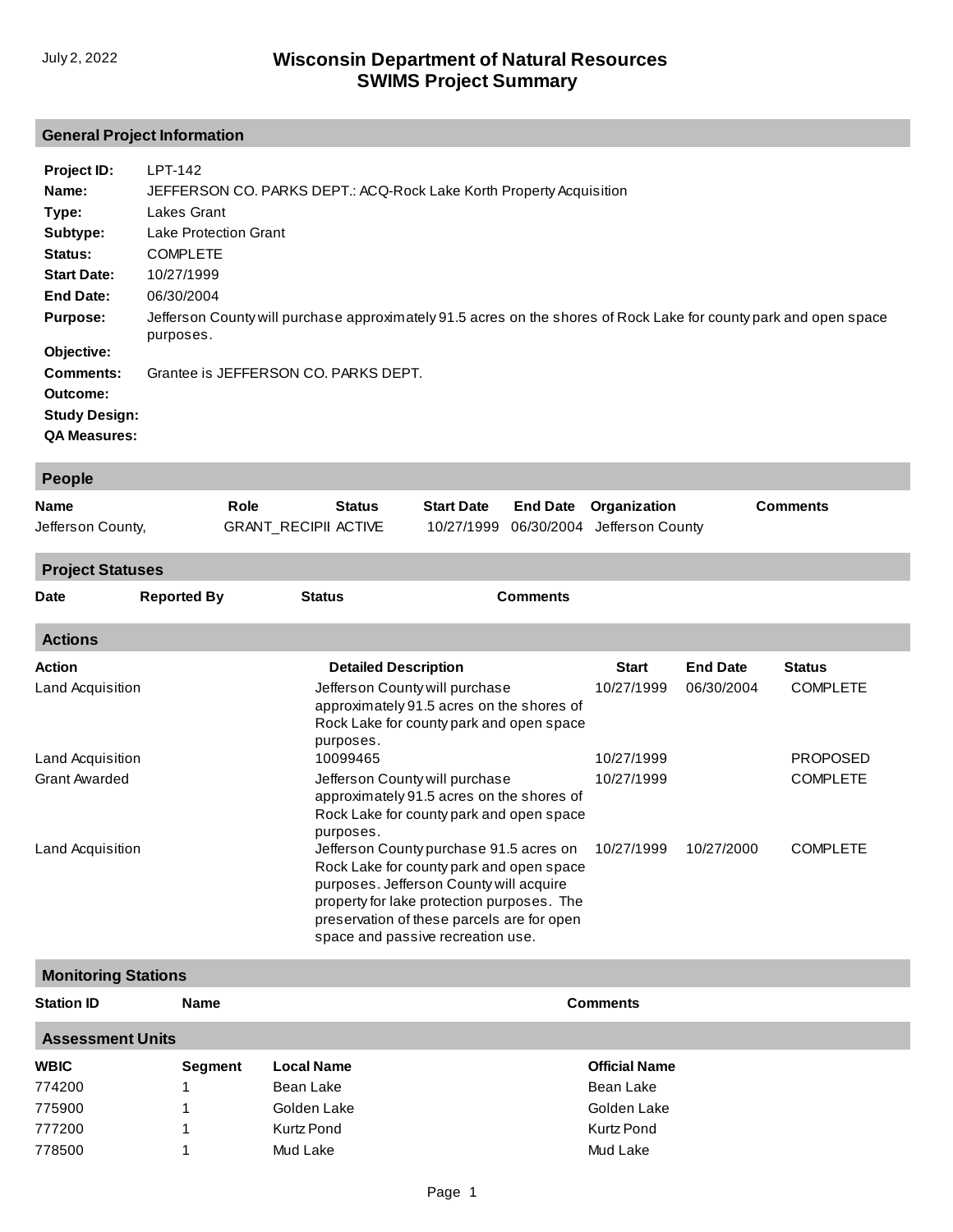| <b>WBIC</b> | <b>Segment</b> | <b>Local Name</b>                            | <b>Official Name</b>    |
|-------------|----------------|----------------------------------------------|-------------------------|
| 778700      | 1              | Mud Lake                                     | Mud Lake                |
| 779100      | 1              | Perch Lake                                   | Perch Lake              |
| 779600      | 1              | Rose Lake                                    | Rose Lake               |
| 779700      | 1              | Round Lake                                   | Round Lake              |
| 783800      | 1              | <b>Unnamed Lake</b>                          | Unnamed                 |
| 784400      | 1              | Un Lake                                      | Unnamed                 |
| 784500      | 1              | Unnamed Lake (T08nr15es09)                   | Lake Victoria           |
| 784600      | 1              | Unnamed Lake (T08nr015es09)                  | <b>Heiden Pond</b>      |
| 788200      | 1              | Un Spring                                    | Un Spring               |
| 788800      | 5              | <b>Rock River</b>                            | <b>Rock River</b>       |
| 788800      | 6              | <b>Rock River</b>                            | <b>Rock River</b>       |
| 788800      | 7              | <b>Rock River</b>                            | <b>Rock River</b>       |
| 808700      | 1              | Lake Koshkonong                              | Lake Koshkonong         |
| 808800      | 2              | Upper Koshkonong                             | Koshkonong Creek        |
| 808800      | 3              | Lower Koshkonong Creek                       | Koshkonong Creek        |
| 809100      | 1              | Un Lake                                      | Unnamed                 |
| 809500      | 1              | Outlet of Lake Ripley                        | Unnamed                 |
| 809600      | 1              | Lake Ripley                                  | Lake Ripley             |
| 809600      | 2              | Lake Ripley Beach                            | Lake Ripley             |
| 809700      | 1              | Inlet of Lake Ripley                         | Unnamed                 |
| 809800      | 1              | Hope Lake                                    | Hope Lake               |
| 809900      | 1              | Zeloski Marsh Main Ditch                     | Unnamed                 |
| 809900      | 2              | Zeloski Marsh Main Ditch to Koshkonong Creek | Unnamed                 |
| 812350      | 1              | <b>Unnamed Stream</b>                        | Unnamed                 |
| 812600      | 1              | <b>Otter Creek</b>                           | <b>Otter Creek</b>      |
| 812900      | 1              | <b>Unnamed Creek</b>                         | Unnamed                 |
| 813000      | 1              | <b>Unnamed Stream</b>                        | Unnamed                 |
| 813100      | 1              | <b>Red Cedar Lake</b>                        | Red Cedar Lake          |
| 813300      | 1              | Allen Creek                                  | Allen Creek             |
| 813400      | 1              | Local Water                                  | Unnamed                 |
| 813500      | 3              | <b>Bark River</b>                            | <b>Bark River</b>       |
| 813500      | 4              | <b>Bark River</b>                            | <b>Bark River</b>       |
| 813500      | 5              | <b>Bark River</b>                            | <b>Bark River</b>       |
| 813700      | 1              | Un Lake                                      | Unnamed                 |
| 813800      | 1              | <b>Unnamed Stream</b>                        | Unnamed                 |
| 813900      | 1              | <b>Whitewater Creek</b>                      | <b>Whitewater Creek</b> |
| 814000      | 1              | Galloway Creek                               | Galloway Creek          |
| 814200      | 1              | <b>Unnamed Stream</b>                        | Unnamed                 |
| 814600      | 1              | Local Water                                  | Unnamed                 |
| 814800      | 1              | <b>Unnamed Stream</b>                        | Unnamed                 |
| 817000      | 1              | <b>Unnamed Stream</b>                        | Unnamed                 |
| 817200      | 1              | Un Spring                                    | Un Spring               |
| 817300      | 1              | Un Spring                                    | Un Spring               |
| 817600      | 1              | Scuppernong River                            | Scuppernong River       |
| 817600      | 5              | Scuppernong River                            | Scuppernong River       |
| 817800      | 1              | <b>Steel Brook</b>                           | <b>Steel Brook</b>      |
| 817800      | 2              | <b>Steel Brook</b>                           | <b>Steel Brook</b>      |
| 817800      | 4              | Steel Brook                                  | Steel Brook             |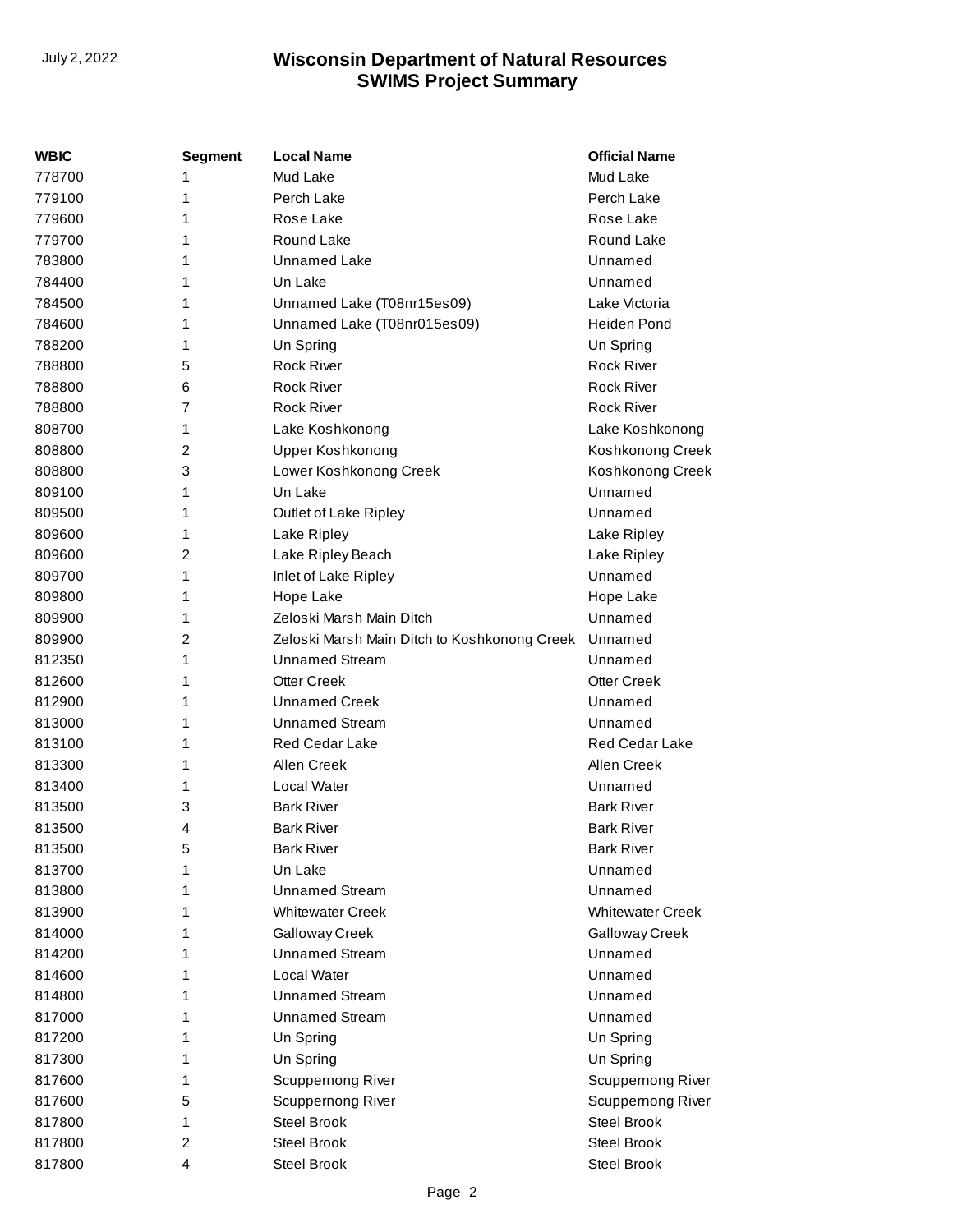| WBIC   | <b>Segment</b> | <b>Local Name</b>                           | <b>Official Name</b>     |
|--------|----------------|---------------------------------------------|--------------------------|
| 817900 | 1              | <b>Local Water</b>                          | Unnamed                  |
| 818200 | 1              | Unnamed Trib to Steel Brook                 | Unnamed                  |
| 818400 | 1              | <b>Unnamed Stream</b>                       | Unnamed                  |
| 819100 | 1              | <b>Spring Creek</b>                         | <b>Spring Creek</b>      |
| 819400 | 1              | Local Water                                 | Unnamed                  |
| 819600 | 1              | Local Water                                 | Unnamed                  |
| 819800 | 1              | <b>Blue Spring Lake</b>                     | <b>Blue Spring Lake</b>  |
| 819900 | 1              | Mud Creek                                   | Mud Creek                |
| 820000 | 1              | <b>Unnamed Stream</b>                       | Unnamed                  |
| 820300 | 1              | Un Lake                                     | Unnamed                  |
| 820500 | 1              | Unnamed Stream                              | Unnamed                  |
| 820800 | 1              | Spring Lake Lower                           | Spring Lake              |
| 820800 | 2              | Lower Spring Lake Beach, Spring Lake, Lower | <b>Spring Lake</b>       |
| 821000 | 1              | <b>Upper Spring Lake</b>                    | <b>Upper Spring Lake</b> |
| 823000 | 1              | Green Isle Lake                             | Green Isle Lake          |
| 823100 | 1              | <b>Unnamed Stream</b>                       | Unnamed                  |
| 823300 | 1              | Duck Creek                                  | Duck Creek               |
| 823400 | 1              | <b>Unnamed Stream</b>                       | Unnamed                  |
| 823600 | 1              | <b>Unamed Stream</b>                        | Unnamed                  |
| 823700 | 1              | Goose Lake                                  | Goose Lake               |
| 823900 | 1              | Cushman Pond                                | Cushman Pond             |
| 824200 | 1              | Slabtown Pond                               | Slabtown Pond            |
| 824400 | 1              | Rome Millpond                               | Rome Mill Pond           |
| 828700 | 1              | Deer Creek                                  | Deer Creek               |
| 828700 | 2              | Deer Creek                                  | Deer Creek               |
| 828700 | 3              | Deer Creek                                  | Deer Creek               |
| 829100 | 1              | <b>Unnamed Stream</b>                       | Unnamed                  |
| 829700 | 3              | <b>Crawfish River</b>                       | <b>Crawfish River</b>    |
| 829700 | 4              | <b>Crawfish River</b>                       | <b>Crawfish River</b>    |
| 830100 | 1              | <b>Rock Creek</b>                           | <b>Rock Creek</b>        |
| 830100 | 2              | <b>Rock Creek</b>                           | <b>Rock Creek</b>        |
| 830100 | 3              | <b>Rock Creek</b>                           | <b>Rock Creek</b>        |
| 830100 | 4              | <b>Rock Creek</b>                           | <b>Rock Creek</b>        |
| 830100 | 5              | <b>Rock Creek</b>                           | <b>Rock Creek</b>        |
| 830300 | 1              | <b>Hoopers Millpond</b>                     | Hoopers Millpond         |
| 830400 | 1              | <b>Unnamed Stream</b>                       | Unnamed                  |
| 830600 | 1              | Unnamed Lake (T07nr13es14)                  | Unnamed                  |
| 830700 | 1              | Rock Lake                                   | Rock Lake                |
| 830700 | 2              | Rock Lake Ferry Park Beach, Rock Lake       | Rock Lake                |
| 830700 | 3              | Rock Lake - Bartel's Beach                  | Rock Lake                |
| 830700 | 4              | Rock Lake - Sandy Beach West                | Rock Lake                |
| 830700 | 5              | Rock Lake - Sandy Beach East                | Rock Lake                |
| 830700 | 6              | Rock Lake (Tyranena Park Lake Access)       | Rock Lake                |
| 830800 | 1              | Mud Lake                                    | Mud Lake                 |
| 837500 | 1              | Maunesha River                              | Maunesha River           |
| 837500 | 2              | Maunesha River                              | Maunesha River           |
| 837600 | 1              | Stony Brook                                 | Stony Brook              |
| 837600 | 2              | Stony Brook                                 | Stony Brook              |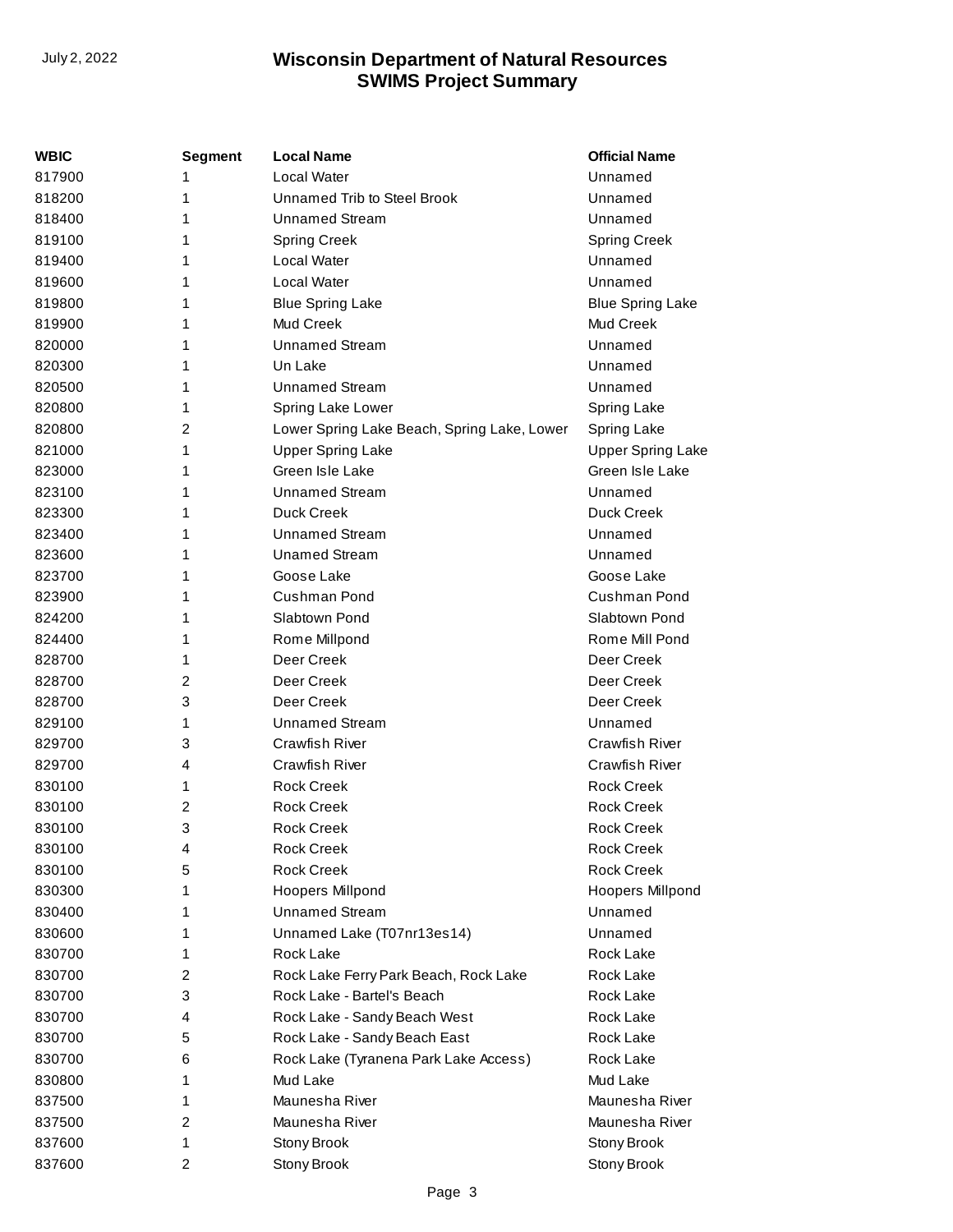| WBIC    | <b>Segment</b> | <b>Local Name</b>                                    | <b>Official Name</b> |
|---------|----------------|------------------------------------------------------|----------------------|
| 837700  | 1              | Unnamed                                              | Unnamed              |
| 838100  | 1              | Fireman Park Pond                                    | Firemen Park Pond    |
| 838300  | 1              | Waterloo Millpond                                    | Maunesha Flowage     |
| 846700  | 1              | Johnson Creek                                        | Johnson Creek        |
| 847100  | 1              | Hahns Lake                                           | Hahns Lake           |
| 847300  | 1              | <b>Unnamed Stream</b>                                | Unnamed              |
| 847900  | 1              | Local Water                                          | Unnamed              |
| 848000  | 1              | <b>Unnamed Stream</b>                                | Unnamed              |
| 848200  | 3              | Oconomowoc River                                     | Oconomowoc River     |
| 848300  | 1              | <b>Battle Creek</b>                                  | <b>Battle Creek</b>  |
| 849200  | 1              | <b>Unnamed Stream</b>                                | Unnamed              |
| 853700  | 1              | Local Water                                          | Unnamed              |
| 853750  | 1              | TRIBUTARY TO THE ROCK RIVER                          | Unnamed              |
| 853800  | 1              | Ashippun River                                       | Ashippun River       |
| 4000015 | 1              | Ditch to Miljala Channel                             | Unnamed              |
| 4000017 | 1              | Local Water                                          | Unnamed              |
| 4000018 | 1              | Local Water                                          | Unnamed              |
| 5033535 | 1              | Local Water                                          | Unnamed              |
| 5033785 | 1              | <b>Unnamed Stream</b>                                | Unnamed              |
| 5034150 | 1              | <b>Unnamed Stream</b>                                | Unnamed              |
| 5034155 | 1              | Unnamed Trib to Crawfish R                           | Unnamed              |
| 5034257 | 1              | <b>Unnamed Stream</b>                                | Unnamed              |
| 5034365 | 1              | Unnamed                                              | Unnamed              |
| 5034446 | 1              | <b>Unnamed Stream</b>                                | Unnamed              |
| 5034486 | 1              | <b>Unnamed Stream</b>                                | Unnamed              |
| 5034536 | 1              | <b>Unnamed Stream</b>                                | Unnamed              |
| 5034624 | 1              | <b>Unnamed Stream</b>                                | Unnamed              |
| 5034716 | 1              | TRIBUTARY TO A TRIBUTARY TO THE ROCK<br><b>RIVER</b> | Unnamed              |
| 5034865 | 1              | Unnamed Trib to Maunesha R                           | Unnamed              |
| 5035063 | 1              | <b>Unnamed Stream</b>                                | Unnamed              |
| 5035109 | 1              | <b>Unnamed Stream</b>                                | Unnamed              |
| 5035145 | 1              | <b>Unnamed Creek</b>                                 | Unnamed              |
| 5035151 | 1              | <b>Unnamed Stream</b>                                | Unnamed              |
| 5035280 | 1              | <b>Unnamed Stream</b>                                | Unnamed              |
| 5035593 | 1              | <b>Unnamed Stream</b>                                | Unnamed              |
| 5035601 | 1              | <b>Unnamed Stream</b>                                | Unnamed              |
| 5035616 | 1              | Zeloski Marsh Ditch                                  | Unnamed              |
| 5035656 | 1              | Local Water                                          | Unnamed              |
| 5035762 | 1              | <b>Unnamed Stream</b>                                | Unnamed              |
| 5035768 | 1              | <b>Unnamed Stream</b>                                | Unnamed              |
| 5035786 | 1              | <b>Unnamed Creek</b>                                 | Unnamed              |
| 5035895 | 1              | <b>Unnamed Stream</b>                                | Unnamed              |
| 5035925 | 1              | <b>Unnamed Stream</b>                                | Unnamed              |
| 5035984 | 1              | <b>Unnamed Stream</b>                                | Unnamed              |
| 5036033 | 1              | <b>Unnamed Stream</b>                                | Unnamed              |
| 5036222 | 1              | <b>Unnamed Stream</b>                                | Unnamed              |
| 5036369 | 1              | <b>Unnamed Stream</b>                                | Unnamed              |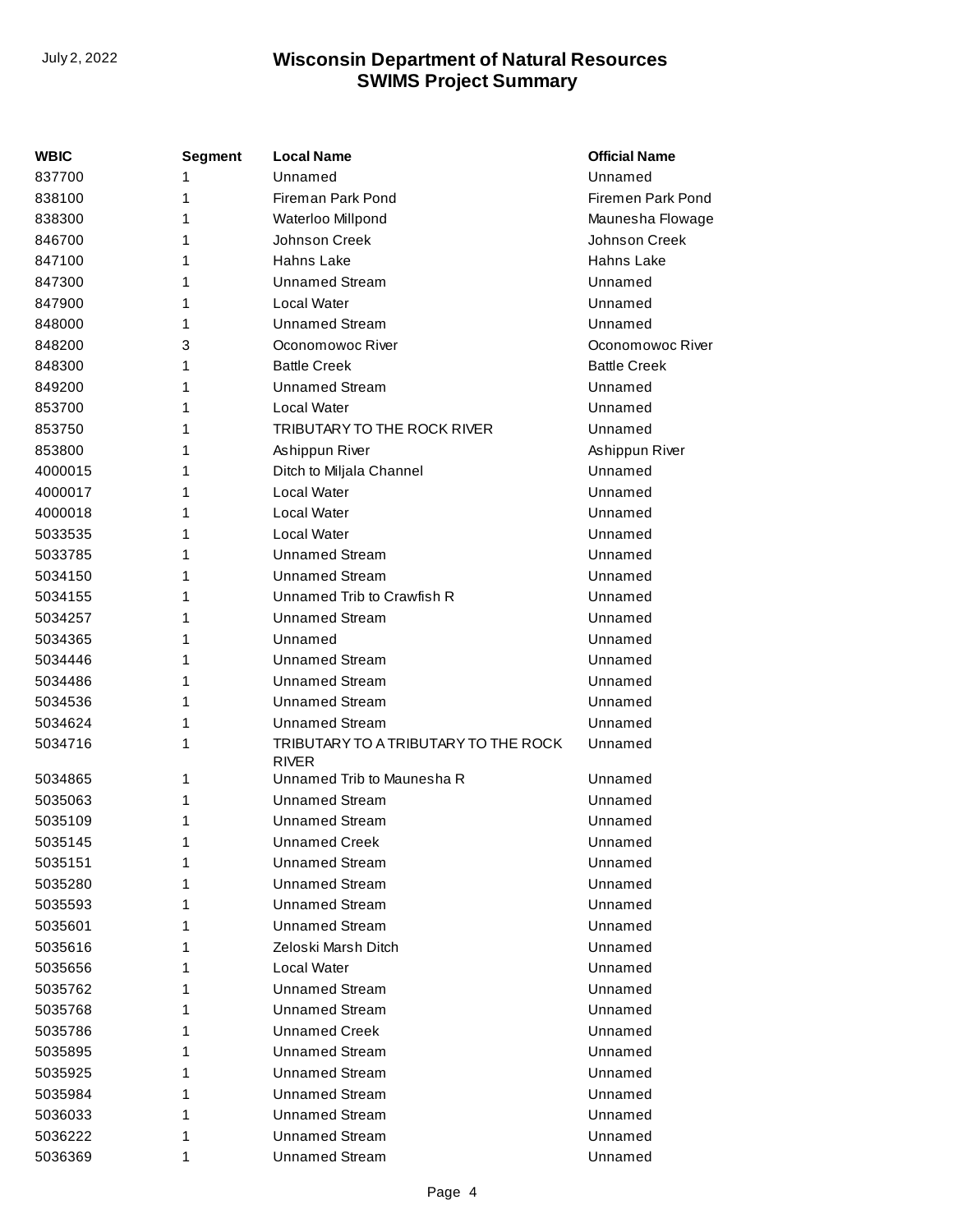| <b>WBIC</b> | Segment | <b>Local Name</b>           | <b>Official Name</b> |
|-------------|---------|-----------------------------|----------------------|
| 5036536     | 1       | <b>Unnamed Stream</b>       | Unnamed              |
| 5036584     | 1       | <b>Unnamed Stream</b>       | Unnamed              |
| 5036741     | 1       | <b>Unnamed Stream</b>       | Unnamed              |
| 5036773     | 1       | <b>Unnamed Stream</b>       | Unnamed              |
| 5036831     | 1       | <b>Unnamed Stream</b>       | Unnamed              |
| 5036855     | 1       | <b>Unnamed Stream</b>       | Unnamed              |
| 5036878     | 1       | <b>Unnamed Stream</b>       | Unnamed              |
| 5036945     | 1       | <b>Unnamed Stream</b>       | Unnamed              |
| 5036970     | 1       | <b>Unnamed Stream</b>       | Unnamed              |
| 5037069     | 1       | <b>Unnamed Stream</b>       | Unnamed              |
| 5037167     | 1       | <b>Unnamed Stream</b>       | Unnamed              |
| 5037175     | 1       | <b>Unnamed Stream</b>       | Unnamed              |
| 5037189     | 1       | <b>Unnamed Stream</b>       | Unnamed              |
| 5037264     | 1       | <b>Unnamed Stream</b>       | Unnamed              |
| 5037363     | 1       | <b>Unnamed Stream</b>       | Unnamed              |
| 5037568     | 1       | <b>Unnamed Stream</b>       | Unnamed              |
| 5037587     | 1       | <b>Unnamed Stream</b>       | Unnamed              |
| 5037611     | 1       | <b>Unnamed Stream</b>       | Unnamed              |
| 5037634     | 1       | <b>Unnamed Stream</b>       | Unnamed              |
| 5037659     | 1       | <b>Unnamed Stream</b>       | Unnamed              |
| 5037670     | 1       | Local Water                 | Unnamed              |
| 5037735     | 1       | <b>Unnamed Stream</b>       | Unnamed              |
| 5037810     | 1       | <b>Unnamed Stream</b>       | Unnamed              |
| 5037901     | 1       | <b>Unnamed Stream</b>       | Unnamed              |
| 5037952     | 1       | <b>Unnamed Stream</b>       | Unnamed              |
| 5037984     | 1       | Unnamed                     | Unnamed              |
| 5038203     | 1       | Unnamed Trib to Allen Creek | Unnamed              |
| 5038272     | 1       | <b>Unnamed Stream</b>       | Unnamed              |
| 5038412     | 1       | <b>Unnamed Stream</b>       | Unnamed              |
| 5038548     | 1       | <b>Unnamed Stream</b>       | Unnamed              |
| 5573354     | 1       | Local Water                 | Unnamed              |
| 5573917     | 1       | Local Water                 | Unnamed              |
| 5573926     | 1       | Local Water                 | Unnamed              |
| 5574049     | 1       | Local Water                 | Unnamed              |
| 5574327     | 1       | Local Water                 | Unnamed              |
| 5574549     | 1       | Local Water                 | Unnamed              |
| 5574606     | 1       | Local Water                 | Unnamed              |
| 5574713     | 1       | Local Water                 | Unnamed              |
| 5574793     | 1       | Local Water                 | Unnamed              |
| 5574882     | 1       | Local Water                 | Unnamed              |
| 5575032     | 1       | Local Water                 | Unnamed              |
| 5575055     | 1       | Local Water                 | Unnamed              |
| 5575079     | 1       | Local Water                 | Unnamed              |
| 5575268     | 1       | Local Water                 | Unnamed              |
| 5575358     | 1       | Local Water                 | Unnamed              |
| 5575615     | 1       | Local Water                 | Unnamed              |
| 5575756     | 1       | Local Water                 | Unnamed              |
| 5575779     | 1       | Local Water                 | Unnamed              |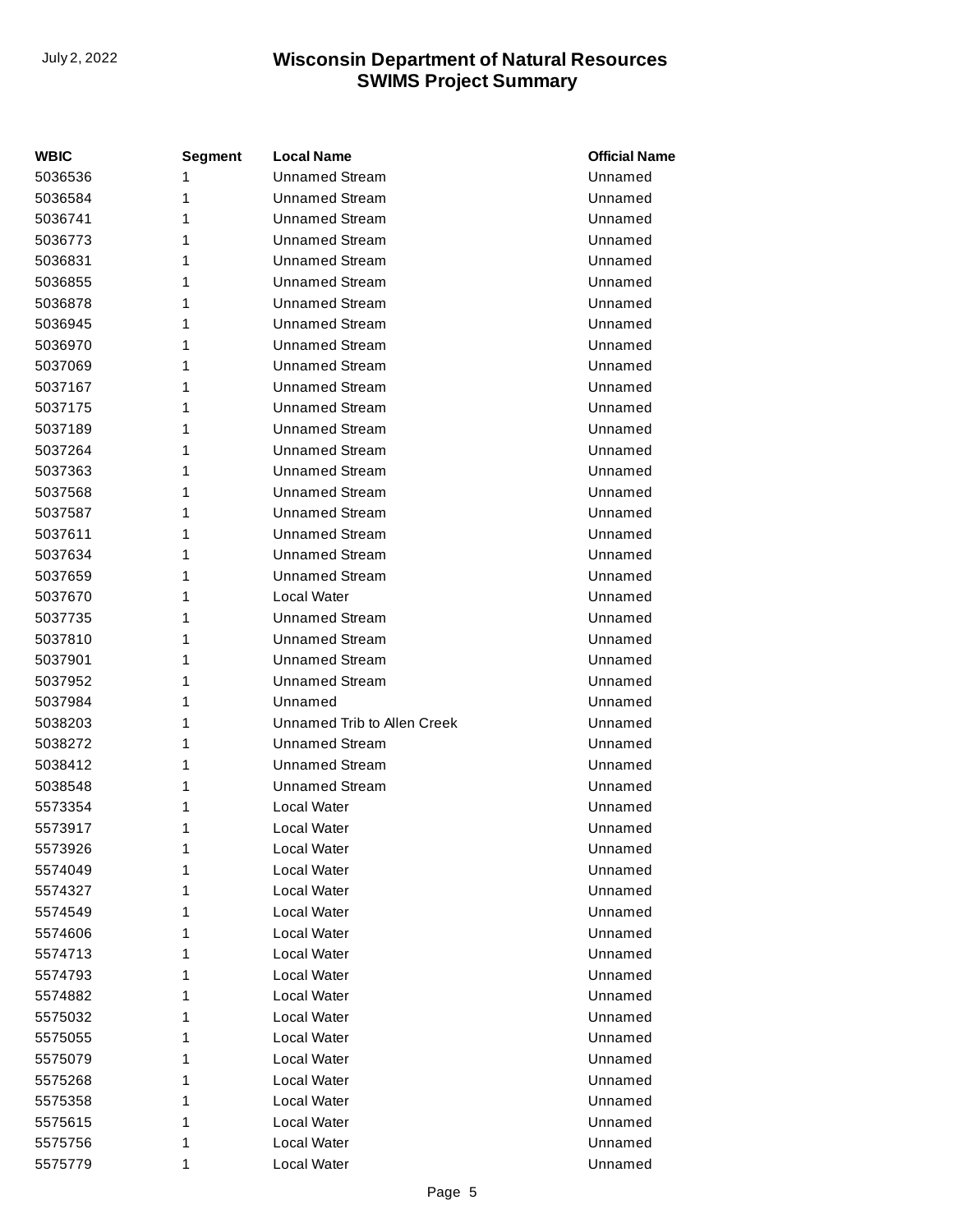**Fieldwork Events**

| <b>WBIC</b>              | <b>Segment</b>     | <b>Local Name</b>  | <b>Official Name</b>                 |
|--------------------------|--------------------|--------------------|--------------------------------------|
| 5576088                  | 1                  | Local Water        | Unnamed                              |
| 5576121                  | 1                  | Local Water        | Unnamed                              |
| 5576196                  | 1                  | Local Water        | Unnamed                              |
| 5576219                  | 1                  | Local Water        | Unnamed                              |
| 5576354                  | 1                  | Local Water        | Unnamed                              |
| 5576410                  | 1                  | Local Water        | Unnamed                              |
| 5576427                  | 1                  | Local Water        | Unnamed                              |
| 5576478                  | 1                  | Local Water        | Unnamed                              |
| 5576686                  | 1                  | Local Water        | Unnamed                              |
| 5576709                  | 1                  | Local Water        | Unnamed                              |
| 5576716                  | 1                  | Local Water        | Unnamed                              |
| 5576717                  | 1                  | Local Water        | Unnamed                              |
| 5576740                  | 1                  | Local Water        | Unnamed                              |
| 5576741                  | 1                  | Local Water        | Unnamed                              |
| 5576762                  | 1                  | Local Water        | Unnamed                              |
| 5576802                  | 1                  | Local Water        | Unnamed                              |
| 5576810                  | 1                  | Local Water        | Unnamed                              |
| 5576820                  | 1                  | Local Water        | Unnamed                              |
| 5576828                  | 1                  | Local Water        | Unnamed                              |
| 5576865                  | 1                  | Local Water        | Unnamed                              |
| 5576896                  | 1                  | Local Water        | Unnamed                              |
| 5576933                  | 1                  | Local Water        | Unnamed                              |
| 5576998                  | 1                  | Local Water        | Unnamed                              |
| 5577007                  | 1                  | Local Water        | Unnamed                              |
| 5577019                  | 1                  | Local Water        | Unnamed                              |
| 5577026                  | 1                  | Local Water        | Unnamed                              |
| 5577036                  | 1                  | Local Water        | Unnamed                              |
| 5577222                  | 1                  | Local Water        | Unnamed                              |
| 5577321                  | 1                  | Local Water        | Unnamed                              |
| 5577520                  | 1                  | Local Water        | Unnamed                              |
| 5577533                  | 1                  | Local Water        | Unnamed                              |
| 5588717                  | 1                  | Local Water        | Unnamed                              |
| 5588762                  | 1                  | Local Water        | Unnamed                              |
| 5588790                  | 1                  | Local Water        | Unnamed                              |
| 5588801                  | 1                  | Local Water        | Unnamed                              |
| 5590490                  | 1                  | Local Water        | Unnamed                              |
| <b>Lab Account Codes</b> |                    |                    |                                      |
| <b>Account Code</b>      | <b>Description</b> |                    | <b>Start Date</b><br><b>End Date</b> |
| <b>Forms</b>             |                    |                    |                                      |
| <b>Form Code</b>         | <b>Form Name</b>   |                    |                                      |
| <b>Methods</b>           |                    |                    |                                      |
| <b>Method Code</b>       |                    | <b>Description</b> |                                      |